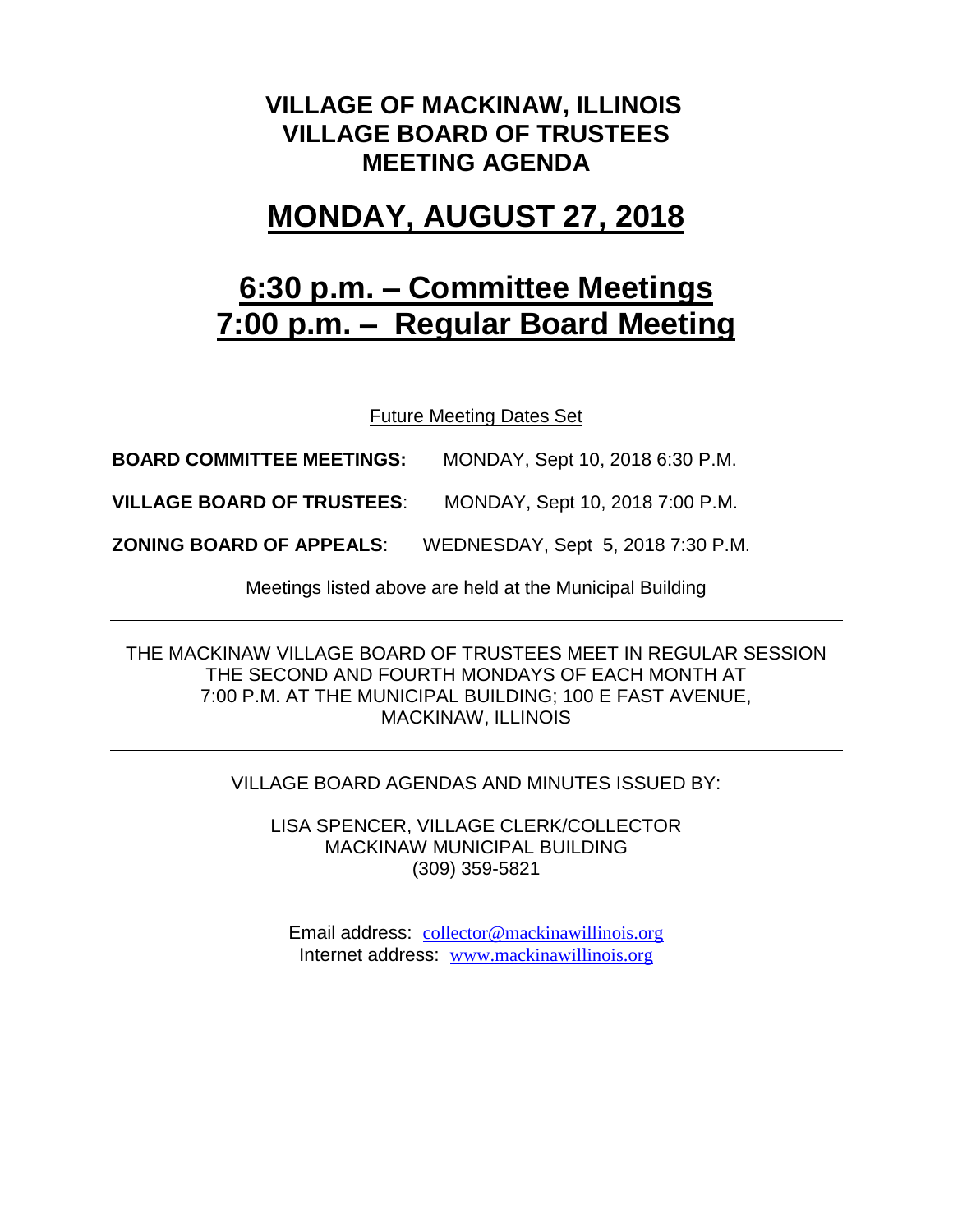### **VILLAGE OF MACKINAW, ILLINOIS VILLAGE BOARD OF TRUSTEES COMMITTEE MEETINGS AGENDA**

## **MONDAY – AUGUST 27, 2018 6:30 P.M.**

- **I. FINANCE COMMITTEE – Candy Haynes and Carolyn Elmore Approval of minutes Employee health insurance Public Comment/New Business**
- **II. BEAUTIFICATION AND PARKS COMMITTEE – Josh Schmidgall Approval of minutes Public Comment/New Business**
- **III. PUBLIC WORKS COMMITTEE – Mark Morman and Jerry Peterson Approval of minutes Public Comment/New Business**
- **IV. POLICE COMMITTEE – Craig Friend and Kraig Kamp Approval of minutes Public Comment/New Business**
- **V. ZONING COMMITTEE – Kraig Kamp Approval of minutes Public Comment/New Business**
- **VI. ADJOURNMENT**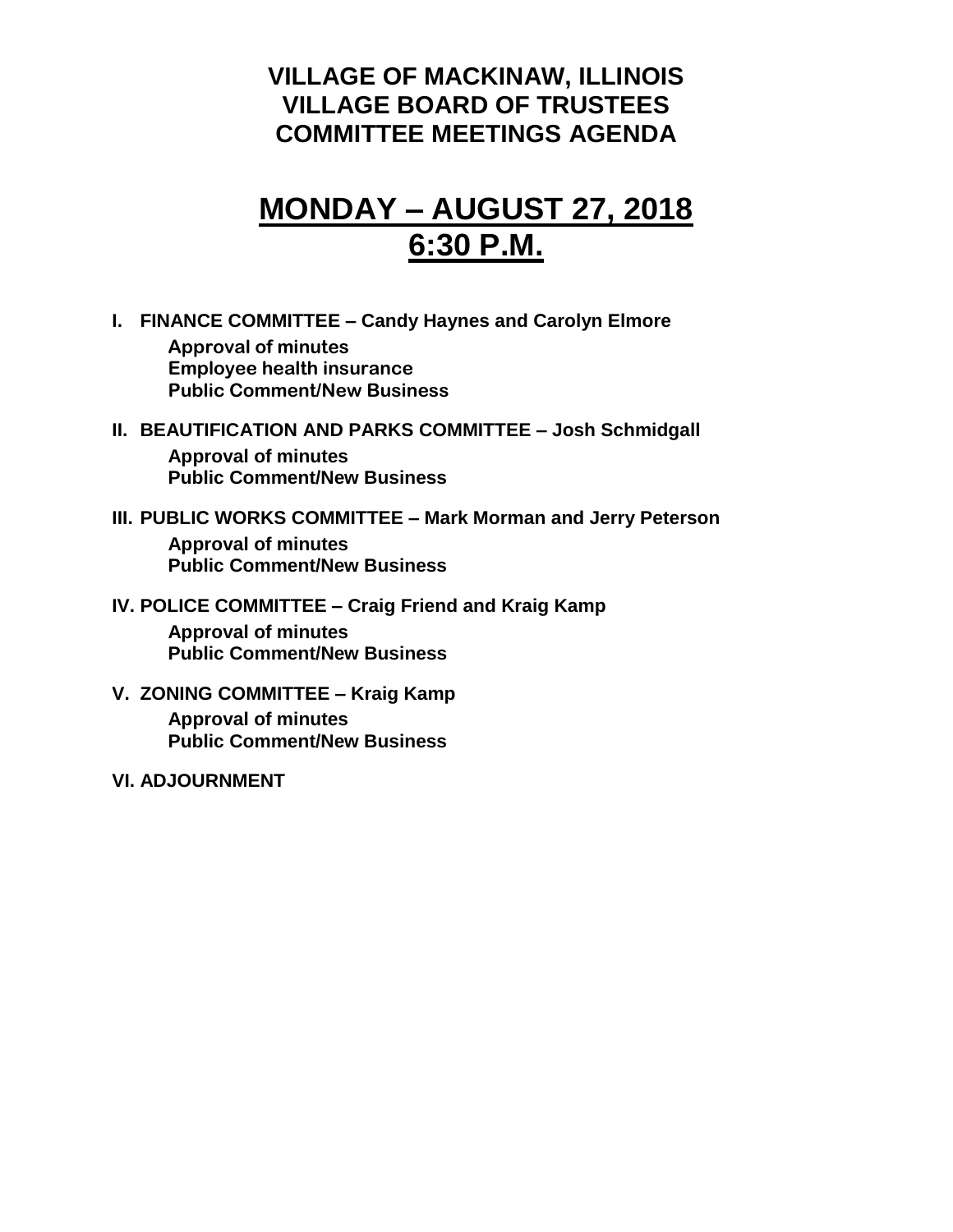### **VILLAGE OF MACKINAW, ILLINOIS VILLAGE BOARD OF TRUSTEES MEETING AGENDA MONDAY – AUGUST 27, 2018 7:00 P.M.**

- **I. CALL TO ORDER BY VILLAGE PRESIDENT**
	- **I. PLEDGE OF ALLEGIANCE**
	- **II. ROLL CALL**
	- **III. CONSENT AGENDA ITEMS** 
		- **a. Approval of August 13, 2018 regular meeting minutes**
		- **b. Approval of Public Works department reports**
		- **c. Approval of recurring disbursements**
		- **d. Approval of finance packet**
	- **IV. PUBLIC COMMENT**
		- **1. 2018 Sacha's Sashay**
		- **2. John Grimes C.P.A. regarding 2018 annual audit**
	- **V. DEPARTMENT REPORTS** 
		- **a. Police Chief's report**
			- **1. Sell 2011 squad car**
			- **2. Purchase new squad car & vehicle equipment**
			- **3. Police Chief residency requirement**
		- **b. Public Works Manager's report**
			- **1. Purchase new dump truck**
		- **c. Collector's report**
			- **1. Non-recurring bills**
			- **2. Resolution regarding the release of closed session minutes**